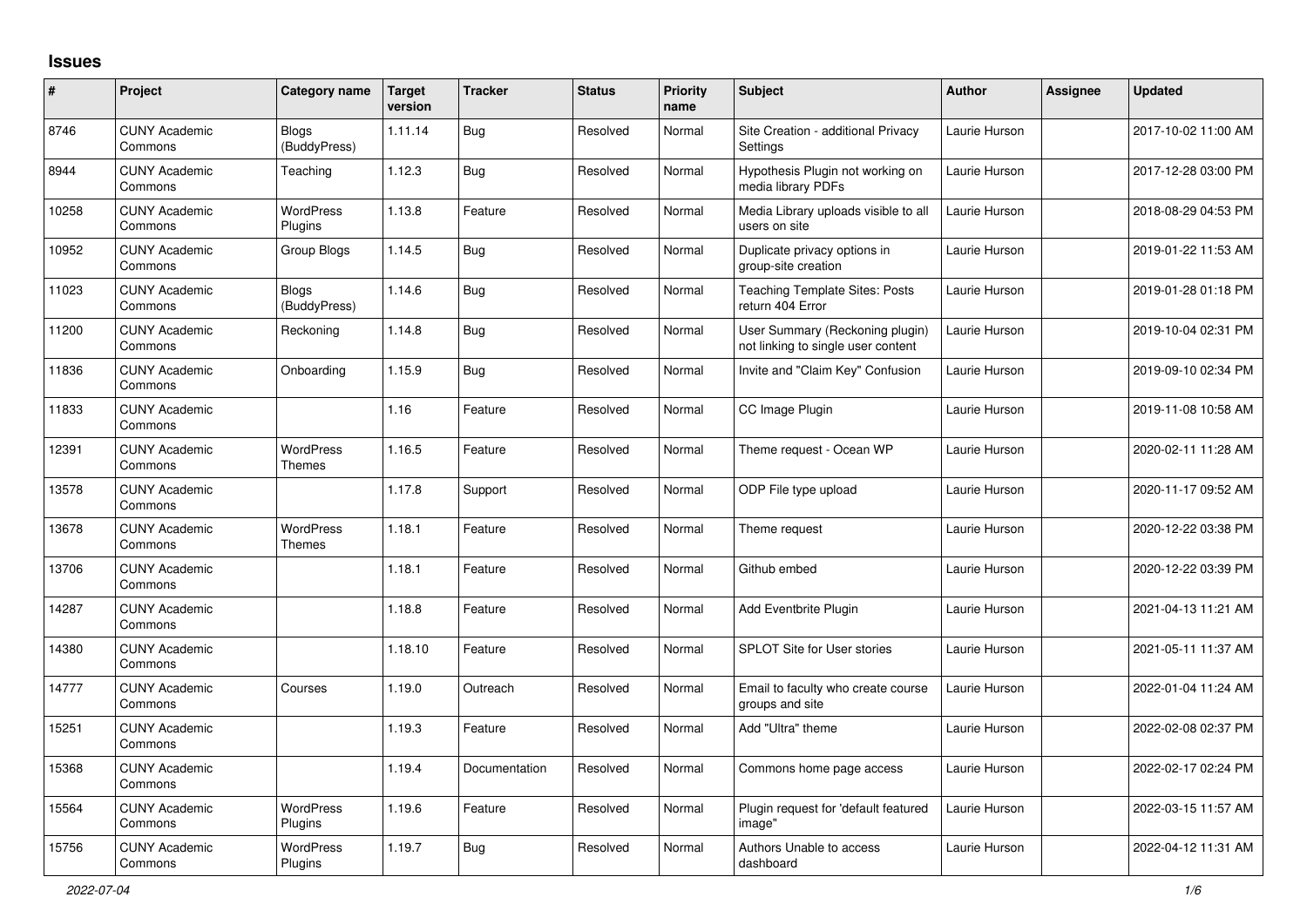| #     | Project                         | Category name               | <b>Target</b><br>version | <b>Tracker</b> | <b>Status</b>        | <b>Priority</b><br>name | <b>Subject</b>                                                       | <b>Author</b> | <b>Assignee</b> | <b>Updated</b>      |
|-------|---------------------------------|-----------------------------|--------------------------|----------------|----------------------|-------------------------|----------------------------------------------------------------------|---------------|-----------------|---------------------|
| 15947 | <b>CUNY Academic</b><br>Commons |                             | 1.19.8                   | <b>Bug</b>     | Resolved             | Normal                  | Slides and Site Running slow<br>issues                               | Laurie Hurson |                 | 2022-04-26 10:45 AM |
| 16055 | <b>CUNY Academic</b><br>Commons |                             | 1.19.9                   | <b>Bug</b>     | Resolved             | Normal                  | Header Image Will not Display                                        | Laurie Hurson |                 | 2022-05-10 10:44 AM |
| 16183 | <b>CUNY Academic</b><br>Commons | Onboarding                  | 2.0.1                    | <b>Bug</b>     | Resolved             | Normal                  | Contrast for member names in the<br>invite modal                     | Laurie Hurson |                 | 2022-06-14 11:35 AM |
| 15613 | <b>CUNY Academic</b><br>Commons |                             | 2.0.3                    | Feature        | Reporter<br>Feedback | Normal                  | Adding "Passster" plugin                                             | Laurie Hurson |                 | 2022-06-29 11:32 AM |
| 13857 | <b>CUNY Academic</b><br>Commons |                             |                          | Publicity      | Resolved             | Normal                  | Student Numbers for Annual Report                                    | Laurie Hurson |                 | 2021-01-24 01:04 PM |
| 13915 | <b>CUNY Academic</b><br>Commons |                             |                          | Support        | Resolved             | Normal                  | Writing in Markdown Question                                         | Laurie Hurson |                 | 2021-02-23 10:46 AM |
| 14208 | <b>CUNY Academic</b><br>Commons |                             |                          | Feature        | Resolved             | Normal                  | Loom Videos                                                          | Laurie Hurson |                 | 2021-03-23 02:25 PM |
| 14227 | <b>CUNY Academic</b><br>Commons |                             |                          | Bug            | Rejected             | Normal                  | Missing Appearance section of<br>Dashboard                           | Laurie Hurson |                 | 2021-03-24 04:08 PM |
| 14936 | <b>CUNY Academic</b><br>Commons |                             |                          | <b>Bug</b>     | New                  | Normal                  | Commons websites blocked by<br>SPS campus network                    | Laurie Hurson |                 | 2021-11-03 03:57 PM |
| 14940 | <b>CUNY Academic</b><br>Commons |                             |                          | <b>Bug</b>     | New                  | Normal                  | Discrepancy between Commons<br>profile "sites" and actual # of sites | Laurie Hurson |                 | 2021-11-08 11:09 AM |
| 15509 | <b>CUNY Academic</b><br>Commons |                             |                          | <b>Bug</b>     | Rejected             | Normal                  | Comments and Image Error                                             | Laurie Hurson |                 | 2022-03-02 04:26 PM |
| 15757 | <b>CUNY Academic</b><br>Commons |                             |                          | <b>Bug</b>     | New                  | Normal                  | Members # do not match                                               | Laurie Hurson |                 | 2022-03-30 04:52 PM |
| 16087 | <b>CUNY Academic</b><br>Commons |                             |                          | <b>Bug</b>     | Rejected             | Normal                  | ZotPress not displaying Group<br>Librarv                             | Laurie Hurson |                 | 2022-05-11 05:03 PM |
| 11131 | <b>CUNY Academic</b><br>Commons |                             | Future<br>release        | Feature        | Reporter<br>Feedback | Normal                  | Image Annotation Plugins                                             | Laurie Hurson |                 | 2019-02-26 11:33 AM |
| 11843 | <b>CUNY Academic</b><br>Commons | <b>WordPress</b><br>(misc)  | Future<br>release        | Design/UX      | New                  | Normal                  | Tweaking the Gutenberg Editor<br>Interface                           | Laurie Hurson |                 | 2022-04-26 12:00 PM |
| 13650 | <b>CUNY Academic</b><br>Commons | Group Library               | Future<br>release        | Feature        | New                  | Normal                  | Forum Attachments in Group<br>Librarv                                | Laurie Hurson |                 | 2021-11-19 12:30 PM |
| 11415 | <b>CUNY Academic</b><br>Commons | <b>WordPress</b><br>Plugins | Not tracked              | <b>Bug</b>     | Reporter<br>Feedback | Normal                  | <b>Blog Subscriptions in Jetpack</b>                                 | Laurie Hurson |                 | 2019-05-14 10:34 AM |
| 11482 | <b>CUNY Academic</b><br>Commons |                             | Not tracked              | <b>Bug</b>     | Resolved             | Normal                  | Page Authors on Sites create with<br>template                        | Laurie Hurson |                 | 2020-01-27 03:11 PM |
| 11674 | <b>CUNY Academic</b><br>Commons | <b>WordPress</b><br>Themes  | Not tracked              | <b>Bug</b>     | Resolved             | Normal                  | Thematic theme: Remove/make<br>unavailable                           | Laurie Hurson |                 | 2019-07-30 06:01 PM |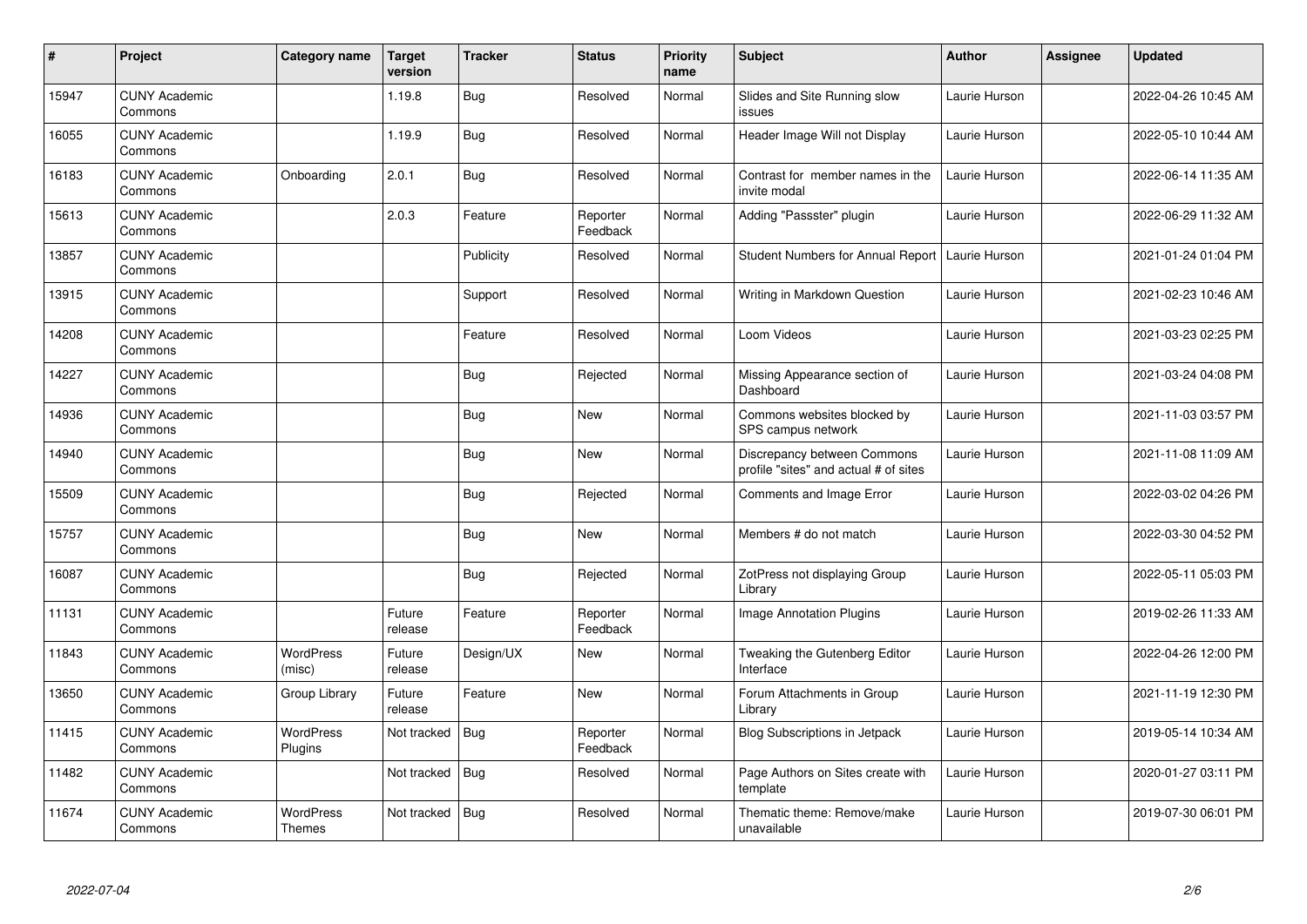| #     | Project                         | Category name               | <b>Target</b><br>version | <b>Tracker</b> | <b>Status</b>        | <b>Priority</b><br>name | <b>Subject</b>                                                 | <b>Author</b> | <b>Assignee</b> | <b>Updated</b>      |
|-------|---------------------------------|-----------------------------|--------------------------|----------------|----------------------|-------------------------|----------------------------------------------------------------|---------------|-----------------|---------------------|
| 12023 | <b>CUNY Academic</b><br>Commons |                             | Not tracked              | Feature        | Rejected             | Normal                  | Surfacing Site Storage Capacity &<br>Use                       | Laurie Hurson |                 | 2019-10-29 02:15 PM |
| 12328 | <b>CUNY Academic</b><br>Commons |                             | Not tracked              | Support        | New                  | Normal                  | Sign up Code for Non-CUNY<br>Faculty                           | Laurie Hurson |                 | 2020-01-28 10:25 AM |
| 13632 | <b>CUNY Academic</b><br>Commons |                             | Not tracked              | <b>Bug</b>     | Resolved             | Normal                  | Deleting Files in Group Library                                | Laurie Hurson |                 | 2021-09-14 10:41 AM |
| 14249 | <b>CUNY Academic</b><br>Commons |                             | Not tracked              | <b>Bug</b>     | Resolved             | Normal                  | Loom Embed Issue                                               | Laurie Hurson |                 | 2021-04-13 11:07 AM |
| 14266 | <b>CUNY Academic</b><br>Commons |                             | Not tracked              | Bug            | Resolved             | Normal                  | Jquery Emails?                                                 | Laurie Hurson |                 | 2021-09-14 10:43 AM |
| 14538 | <b>CUNY Academic</b><br>Commons |                             | Not tracked              | Support        | Reporter<br>Feedback | Normal                  | <b>Weebly To Commons</b>                                       | Laurie Hurson |                 | 2021-09-14 10:47 AM |
| 14767 | <b>CUNY Academic</b><br>Commons | WordPress<br>Plugins        | Not tracked              | Support        | Resolved             | Normal                  | Kadence Block Plugin Icons not<br>working                      | Laurie Hurson |                 | 2022-04-27 04:31 PM |
| 14791 | <b>CUNY Academic</b><br>Commons |                             | Not tracked              | Bug            | Resolved             | Normal                  | Default author on conference<br>template                       | Laurie Hurson |                 | 2021-09-21 11:07 AM |
| 15176 | <b>CUNY Academic</b><br>Commons |                             | Not tracked              | Support        | Reporter<br>Feedback | Normal                  | Archiving Q Writing & Old<br>Wordpress Sites on the Commons    | Laurie Hurson |                 | 2022-02-08 10:28 AM |
| 15409 | <b>CUNY Academic</b><br>Commons |                             | Not tracked              | <b>Bug</b>     | Resolved             | Normal                  | <b>Commons Loading Slow</b>                                    | Laurie Hurson |                 | 2022-02-22 02:32 PM |
| 15923 | <b>CUNY Academic</b><br>Commons |                             | Not tracked              | Feature        | Reporter<br>Feedback | Normal                  | <b>Bellows Plugin Adjustments</b>                              | Laurie Hurson |                 | 2022-04-20 10:10 AM |
| 7424  | <b>CUNY Academic</b><br>Commons | <b>WordPress</b><br>Plugins | 1.10.8                   | Feature        | Resolved             | Normal                  | <b>Wordpress Plugin Request:</b><br>Reckoning                  | Laurie Hurson | Boone<br>Gorges | 2017-01-21 09:02 PM |
| 7623  | <b>CUNY Academic</b><br>Commons | <b>WordPress</b><br>Plugins | 1.10.10                  | Bug            | Resolved             | Normal                  | bbPress Forum and "Add users"<br>widget User Role              | Laurie Hurson | Boone<br>Gorges | 2017-02-06 01:57 PM |
| 7653  | <b>CUNY Academic</b><br>Commons | Reckoning                   | 1.10.10                  | Feature        | Resolved             | Normal                  | Reckoning Plugin Edit or<br>Workaround                         | Laurie Hurson | Boone<br>Gorges | 2019-10-04 02:31 PM |
| 9104  | <b>CUNY Academic</b><br>Commons | <b>WordPress</b><br>Plugins | 1.12.7                   | Feature        | Resolved             | Normal                  | Adding 2 Plugins?                                              | Laurie Hurson | Boone<br>Gorges | 2018-01-23 11:19 AM |
| 9119  | <b>CUNY Academic</b><br>Commons | <b>WordPress</b><br>Themes  | 1.12.8                   | Feature        | Resolved             | Normal                  | Installing Invanhoe Theme                                      | Laurie Hurson | Boone<br>Gorges | 2018-02-13 10:35 AM |
| 9120  | <b>CUNY Academic</b><br>Commons |                             | 1.12.8                   | <b>Bug</b>     | Resolved             | Normal                  | Hypothesis Plugin not working on<br>media library PDFs - pt. 2 | Laurie Hurson | Boone<br>Gorges | 2018-01-29 11:09 AM |
| 10700 | <b>CUNY Academic</b><br>Commons |                             | 1.14                     | <b>Bug</b>     | Resolved             | Normal                  | White screen: page not<br>loading/rendering                    | Laurie Hurson | Boone<br>Gorges | 2018-11-13 05:42 PM |
| 11043 | <b>CUNY Academic</b><br>Commons | Courses                     | 1.14.6                   | <b>Bug</b>     | Resolved             | Normal                  | All Group Admins displaying as<br>"instructors" on Courses Tab | Laurie Hurson | Boone<br>Gorges | 2019-02-05 02:06 PM |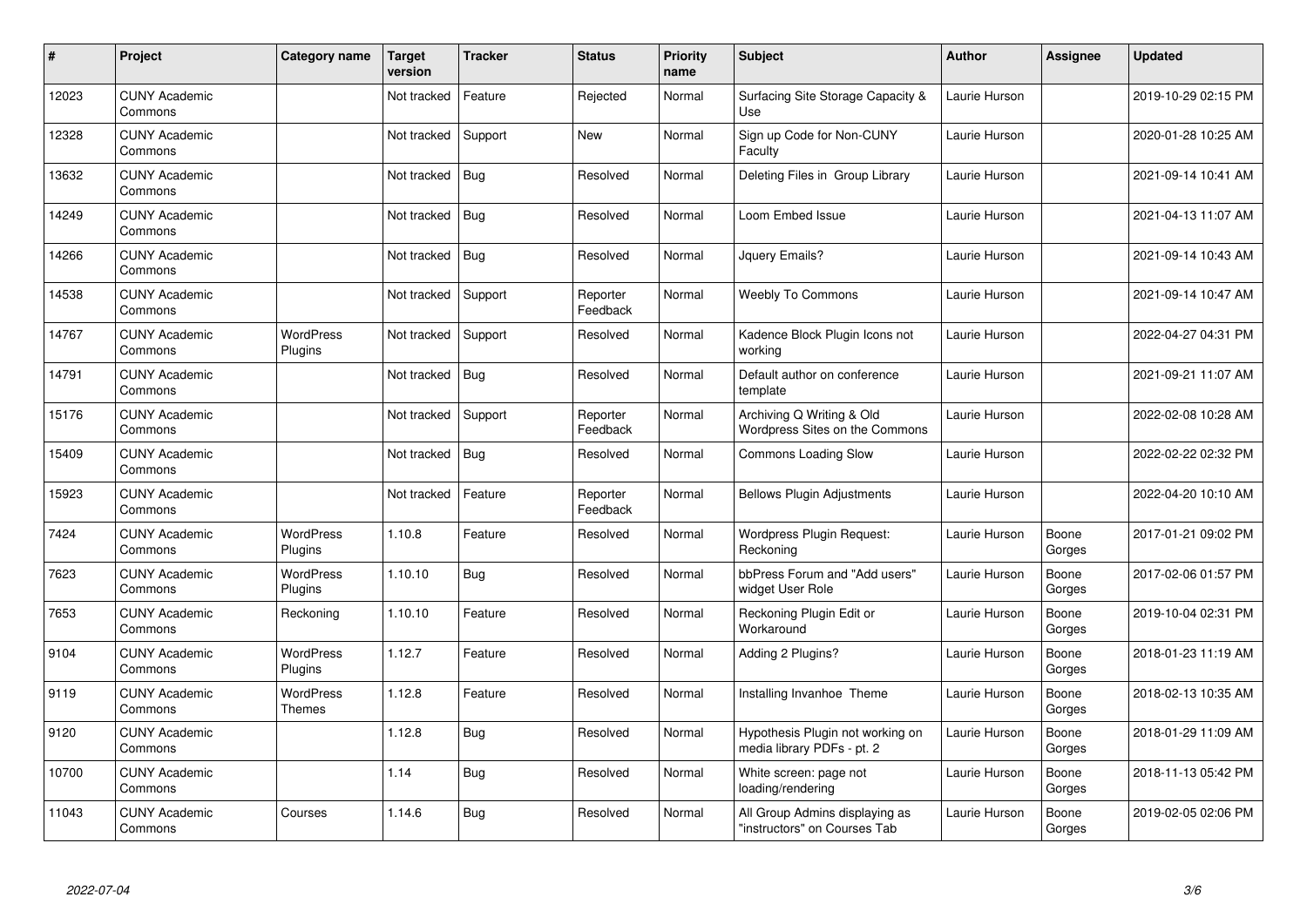| $\pmb{\#}$ | Project                         | Category name                | <b>Target</b><br>version | <b>Tracker</b> | <b>Status</b>        | <b>Priority</b><br>name | <b>Subject</b>                                                 | <b>Author</b> | <b>Assignee</b> | <b>Updated</b>      |
|------------|---------------------------------|------------------------------|--------------------------|----------------|----------------------|-------------------------|----------------------------------------------------------------|---------------|-----------------|---------------------|
| 12183      | <b>CUNY Academic</b><br>Commons |                              | 1.16.1                   | Bug            | Resolved             | Normal                  | User cannot access their sites                                 | Laurie Hurson | Boone<br>Gorges | 2019-12-05 11:04 AM |
| 12139      | <b>CUNY Academic</b><br>Commons |                              | 1.16.5                   | Feature        | Resolved             | Normal                  | <b>Addressing Redundant Links</b><br>Accessibility Issue       | Laurie Hurson | Boone<br>Gorges | 2020-02-11 10:57 AM |
| 12140      | <b>CUNY Academic</b><br>Commons | Accessibility                | 1.17.0                   | <b>Bug</b>     | Resolved             | Normal                  | Fixing Size/Contrast of "Recently<br><b>Active Text"</b>       | Laurie Hurson | Boone<br>Gorges | 2020-07-14 12:22 PM |
| 12448      | <b>CUNY Academic</b><br>Commons | Courses                      | 1.17.0                   | Bug            | Resolved             | Normal                  | Course metadata should update on<br>site/group metadata update | Laurie Hurson | Boone<br>Gorges | 2020-07-15 12:09 PM |
| 13068      | <b>CUNY Academic</b><br>Commons | Courses                      | 1.17.2                   | <b>Bug</b>     | Resolved             | Normal                  | Deleted groups appearing in<br>courses list                    | Laurie Hurson | Boone<br>Gorges | 2020-08-25 11:27 AM |
| 14115      | <b>CUNY Academic</b><br>Commons | Shortcodes and<br>embeds     | 1.18.6                   | Feature        | Resolved             | Normal                  | Add Twine Embed Plugin                                         | Laurie Hurson | Boone<br>Gorges | 2021-03-11 10:53 AM |
| 14018      | <b>CUNY Academic</b><br>Commons | Group Forums                 | 1.18.7                   | Feature        | Resolved             | Normal                  | Forum design improvements                                      | Laurie Hurson | Boone<br>Gorges | 2021-03-23 11:43 AM |
| 14095      | <b>CUNY Academic</b><br>Commons |                              | 1.18.7                   | <b>Bug</b>     | Resolved             | Normal                  | Ensemble Plugin not updating URL                               | Laurie Hurson | Boone<br>Gorges | 2021-03-23 11:43 AM |
| 14451      | <b>CUNY Academic</b><br>Commons | <b>Blogs</b><br>(BuddyPress) | 1.18.10                  | Bug            | Resolved             | Normal                  | Search filtering not working<br>correctly                      | Laurie Hurson | Boone<br>Gorges | 2021-05-12 03:24 PM |
| 14170      | <b>CUNY Academic</b><br>Commons | Courses                      | 1.19.0                   | Feature        | Resolved             | Normal                  | Collecting OER Metadata                                        | Laurie Hurson | Boone<br>Gorges | 2022-01-04 12:02 PM |
| 14457      | <b>CUNY Academic</b><br>Commons | Courses                      | 1.19.0                   | Feature        | Resolved             | Normal                  | Toggle for Public Sites in Course<br>Directory                 | Laurie Hurson | Boone<br>Gorges | 2022-01-04 11:16 AM |
| 14786      | <b>CUNY Academic</b><br>Commons | Groups (misc)                | 1.19.0                   | Feature        | Resolved             | Normal                  | Adding "class project" purpose                                 | Laurie Hurson | Boone<br>Gorges | 2022-01-04 11:20 AM |
| 15383      | <b>CUNY Academic</b><br>Commons | WordPress<br>Themes          | 1.19.4                   | Feature        | Resolved             | Normal                  | Add Dazzling theme?                                            | Laurie Hurson | Boone<br>Gorges | 2022-02-22 11:01 AM |
| 15482      | <b>CUNY Academic</b><br>Commons | <b>WordPress</b><br>Plugins  | 1.19.5                   | Feature        | Resolved             | Normal                  | Request for Plugin 'Serious Simple<br>Podcasting'              | Laurie Hurson | Boone<br>Gorges | 2022-03-08 12:26 PM |
| 11937      | <b>CUNY Academic</b><br>Commons | Reckoning                    | 2.0.0                    | Feature        | Resolved             | Normal                  | Integration between WP Grade<br>Comments and Reckoning         | Laurie Hurson | Boone<br>Gorges | 2022-05-26 11:36 AM |
| 15220      | <b>CUNY Academic</b><br>Commons | Groups (misc)                | 2.0.0                    | Feature        | Resolved             | Normal                  | Extending the OER Metadata Tag                                 | Laurie Hurson | Boone<br>Gorges | 2022-05-26 11:36 AM |
| 12121      | <b>CUNY Academic</b><br>Commons | <b>WordPress</b><br>Plugins  | 2.0.3                    | Feature        | Reporter<br>Feedback | Normal                  | Embedding H5P Iframes on<br><b>Commons Site</b>                | Laurie Hurson | Boone<br>Gorges | 2022-06-29 11:32 AM |
| 16199      | <b>CUNY Academic</b><br>Commons | <b>Directories</b>           | 2.0.3                    | Bug            | <b>New</b>           | Normal                  | Removed "Semester" Filter from<br><b>Courses Directory</b>     | Laurie Hurson | Boone<br>Gorges | 2022-06-29 11:32 AM |
| 7629       | <b>CUNY Academic</b><br>Commons | <b>BuddyPress</b><br>(misc)  |                          | <b>Bug</b>     | Duplicate            | Normal                  | Coupled Group/Site email<br>generation Issue                   | Laurie Hurson | Boone<br>Gorges | 2017-02-06 04:09 PM |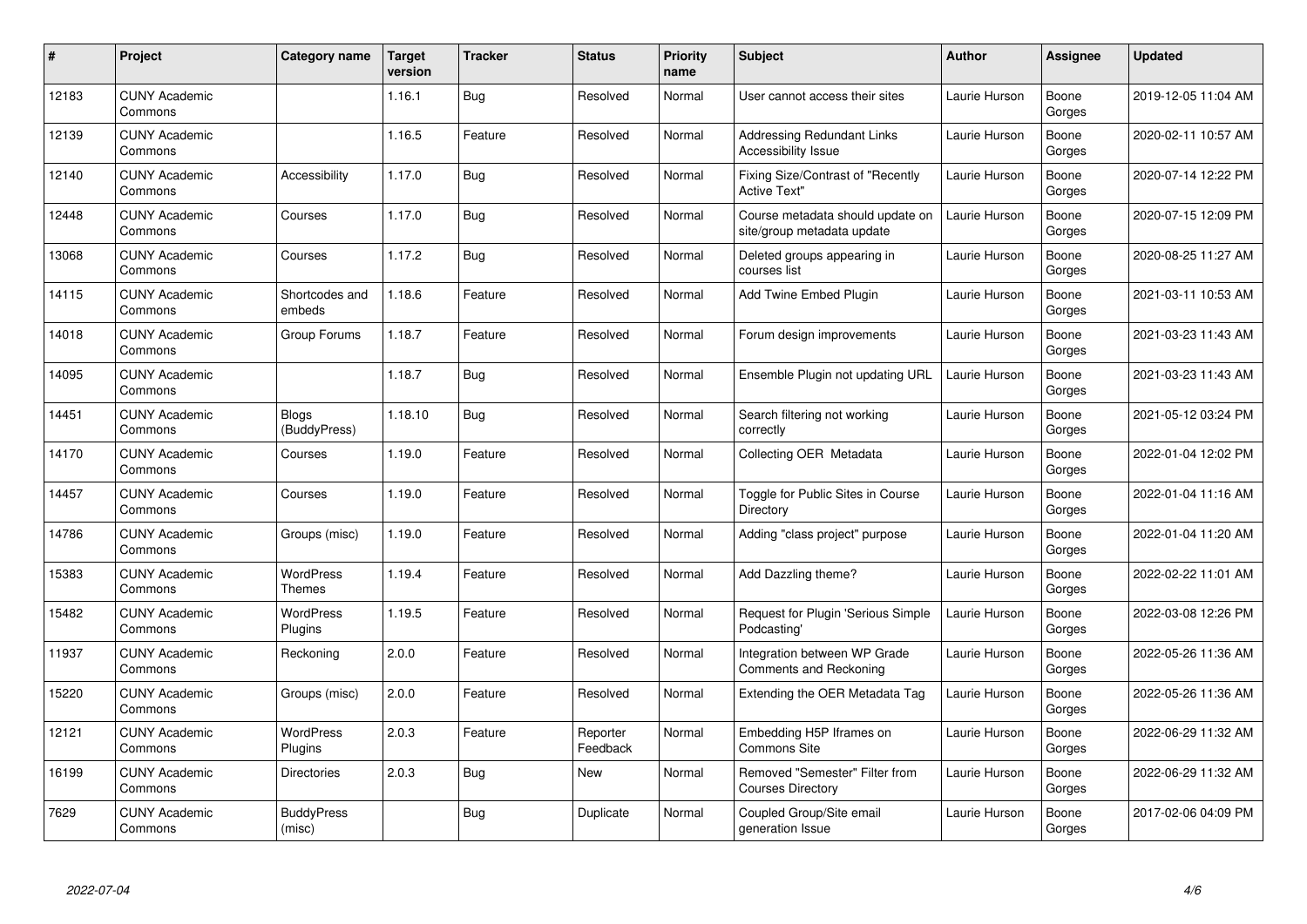| #     | Project                         | Category name                | Target<br>version | <b>Tracker</b> | <b>Status</b>        | <b>Priority</b><br>name | <b>Subject</b>                                                            | <b>Author</b> | <b>Assignee</b>       | <b>Updated</b>      |
|-------|---------------------------------|------------------------------|-------------------|----------------|----------------------|-------------------------|---------------------------------------------------------------------------|---------------|-----------------------|---------------------|
| 9289  | <b>CUNY Academic</b><br>Commons | <b>WordPress</b><br>Plugins  | Future<br>release | <b>Bug</b>     | Reporter<br>Feedback | Normal                  | Email Users Plugin                                                        | Laurie Hurson | Boone<br>Gorges       | 2018-10-24 12:34 PM |
| 9137  | <b>CUNY Academic</b><br>Commons | Group Blogs                  | Not tracked       | Bug            | Resolved             | Normal                  | Already existing site not appearing<br>to link (couple) in Group area     | Laurie Hurson | Boone<br>Gorges       | 2018-03-29 05:07 PM |
| 12275 | <b>CUNY Academic</b><br>Commons | <b>BuddyPress</b><br>(misc)  | Not tracked       | <b>Bug</b>     | Resolved             | Normal                  | Error in Members Directory                                                | Laurie Hurson | Boone<br>Gorges       | 2020-01-09 02:40 PM |
| 12438 | <b>CUNY Academic</b><br>Commons | Courses                      | Not tracked       | Bug            | New                  | Normal                  | Site appearing twice                                                      | Laurie Hurson | Boone<br>Gorges       | 2020-02-18 01:34 PM |
| 14051 | <b>CUNY Academic</b><br>Commons | Courses                      | Not tracked       | <b>Bug</b>     | Resolved             | Normal                  | Updating Instructor on Course<br>Directory Listing                        | Laurie Hurson | Boone<br>Gorges       | 2021-03-05 12:56 PM |
| 14504 | <b>CUNY Academic</b><br>Commons |                              | Not tracked       | Publicity      | Reporter<br>Feedback | Normal                  | Adding showcases to home page<br>menu                                     | Laurie Hurson | Boone<br>Gorges       | 2022-01-19 03:26 PM |
| 14179 | <b>CUNY Academic</b><br>Commons | Home Page                    | 1.19.0            | Feature        | Resolved             | Normal                  | Featured Sites and Groups for<br>Home Page Redesign                       | Laurie Hurson | Colin<br>McDonald     | 2022-01-04 12:03 PM |
| 14726 | <b>CUNY Academic</b><br>Commons |                              | Not tracked       | Bug            | Resolved             | Normal                  | Group not letting me connect to<br>already existing site                  | Laurie Hurson | Jeremy Felt           | 2021-09-10 10:08 AM |
| 11906 | <b>CUNY Academic</b><br>Commons |                              | 1.16.8            | Documentation  | Resolved             | Normal                  | Commons "Help" and Teaching Site<br>Overhaul                              | Laurie Hurson | Laurie Hurson         | 2020-03-10 02:16 PM |
| 12446 | <b>CUNY Academic</b><br>Commons | Groups (misc)                | Future<br>release | Feature        | Reporter<br>Feedback | Normal                  | Toggle default site to group forum<br>posting                             | Laurie Hurson | Laurie Hurson         | 2020-03-10 11:57 AM |
| 11879 | <b>CUNY Academic</b><br>Commons |                              | Not tracked       | <b>Bug</b>     | New                  | Normal                  | Hypothesis comments appearing on<br>multiple, different pdfs across blogs | Laurie Hurson | Laurie Hurson         | 2019-09-19 02:39 PM |
| 14475 | <b>CUNY Academic</b><br>Commons |                              | Not tracked       | Publicity      | <b>New</b>           | Normal                  | OER Showcase Page                                                         | Laurie Hurson | Laurie Hurson         | 2021-09-14 10:46 AM |
| 12484 | <b>CUNY Academic</b><br>Commons |                              | Not tracked       | Support        | Reporter<br>Feedback | Normal                  | Sign up Code for COIL Course<br>starting in March                         | Laurie Hurson | Matt Gold             | 2020-03-02 02:26 PM |
| 11193 | <b>CUNY Academic</b><br>Commons | <b>WordPress</b><br>(misc)   | 1.14.11           | Support        | Resolved             | Normal                  | <b>Embedding StoryMaps JS</b>                                             | Laurie Hurson | Raymond<br>Hoh        | 2019-04-23 10:54 AM |
| 11803 | <b>CUNY Academic</b><br>Commons | <b>WordPress</b><br>Plugins  | 1.15.9            | Bug            | Resolved             | Normal                  | Settings > Writing Editor Switch<br>Error                                 | Laurie Hurson | Raymond<br><b>Hoh</b> | 2019-08-28 02:48 PM |
| 11201 | <b>CUNY Academic</b><br>Commons | WordPress<br>(misc)          | 1.16              | Feature        | Resolved             | Normal                  | Add "Request to Join this Site"<br>button?                                | Laurie Hurson | Raymond<br>Hoh        | 2019-12-04 10:51 AM |
| 11862 | <b>CUNY Academic</b><br>Commons | <b>WordPress</b><br>Plugins  | 1.16              | Bug            | Resolved             | Normal                  | <b>Testing WP Grade Comments for</b><br>inclusion on Commons              | Laurie Hurson | Raymond<br>Hoh        | 2019-11-15 12:54 PM |
| 12278 | <b>CUNY Academic</b><br>Commons | <b>WordPress</b><br>(misc)   | 1.16.3            | Bug            | Resolved             | Normal                  | Cannot acces dashboard due to<br>'Critical Error"                         | Laurie Hurson | Raymond<br>Hoh        | 2020-01-10 02:04 PM |
| 12340 | <b>CUNY Academic</b><br>Commons | <b>Blogs</b><br>(BuddyPress) | 1.16.7            | Feature        | Resolved             | Normal                  | Tweaking CC licensing on sites                                            | Laurie Hurson | Raymond<br>Hoh        | 2020-03-10 11:54 AM |